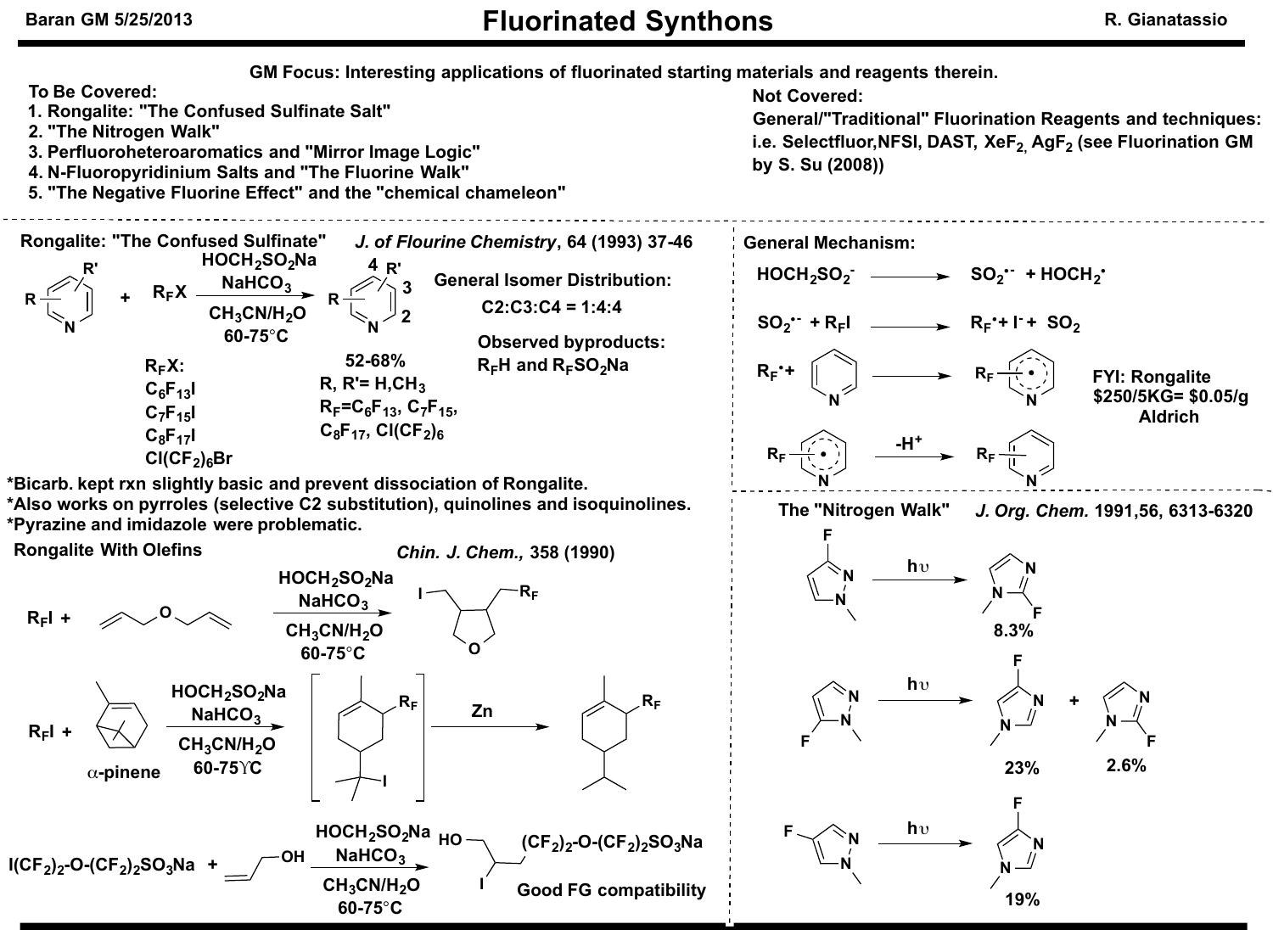## **Perfluorinated Heterocycles as Synthons?**



**\*All perfluoroheteroaromatic compounds are weak bases - a fluorine atom placed** *ortho* **to the nitrogen atom significantly decreases the basicity of the system.**

**\*Boiling points: Lower bp is attributed to lower intermolecular forces and low basicities of fluorocarbon systems that compensate for the increase in mass upon replacing hydrogen by fluorine.**

**General synthesis of perfluoroheteroaromatic heterocycles (many other methods available).**



**Petrov, V.** *Fluorinated Heterocyclic Compounds***, New Jersey, 2009.**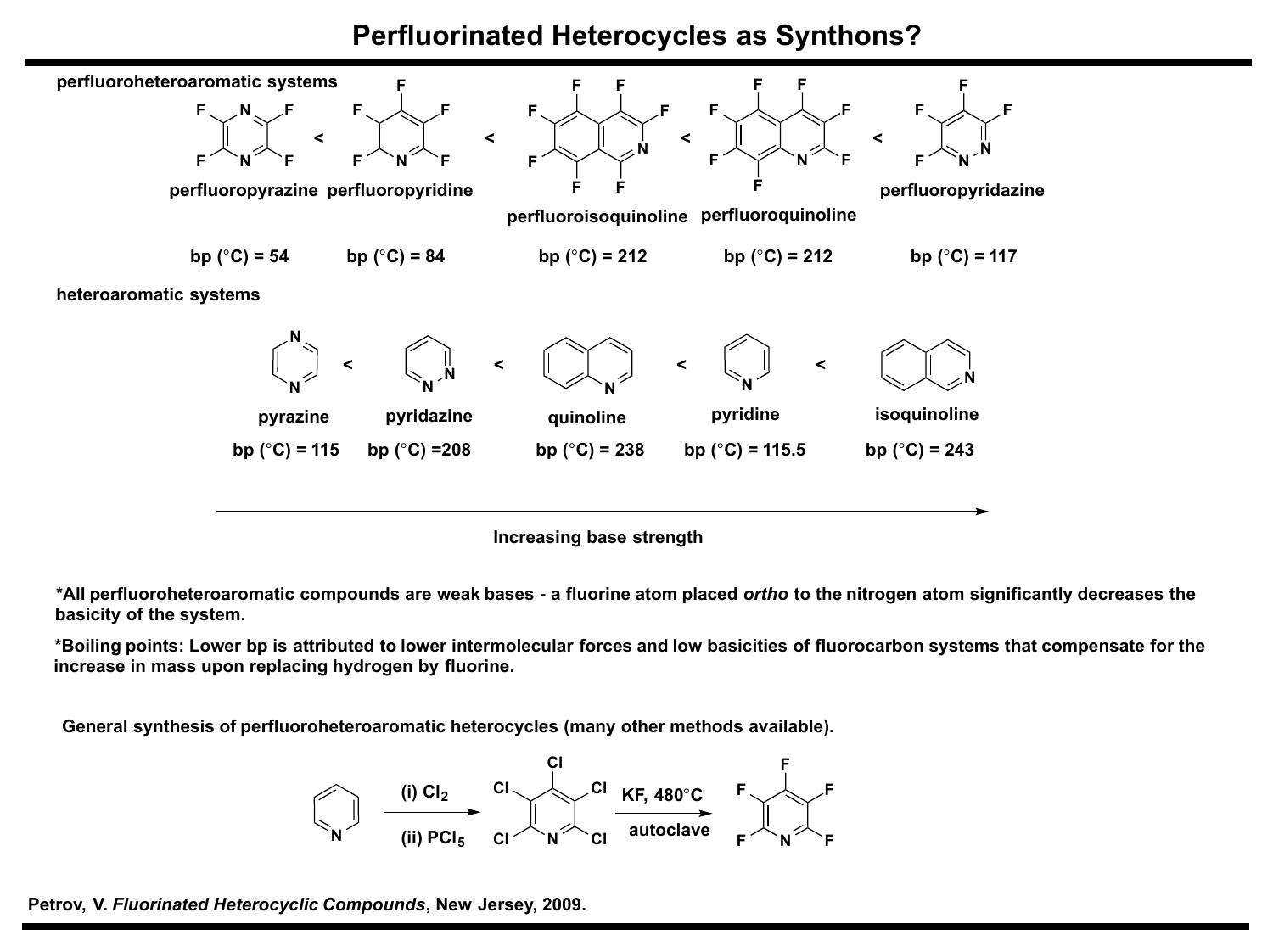## **Perfluoroheteroaromatics: "Mirror Image" Chemistry**

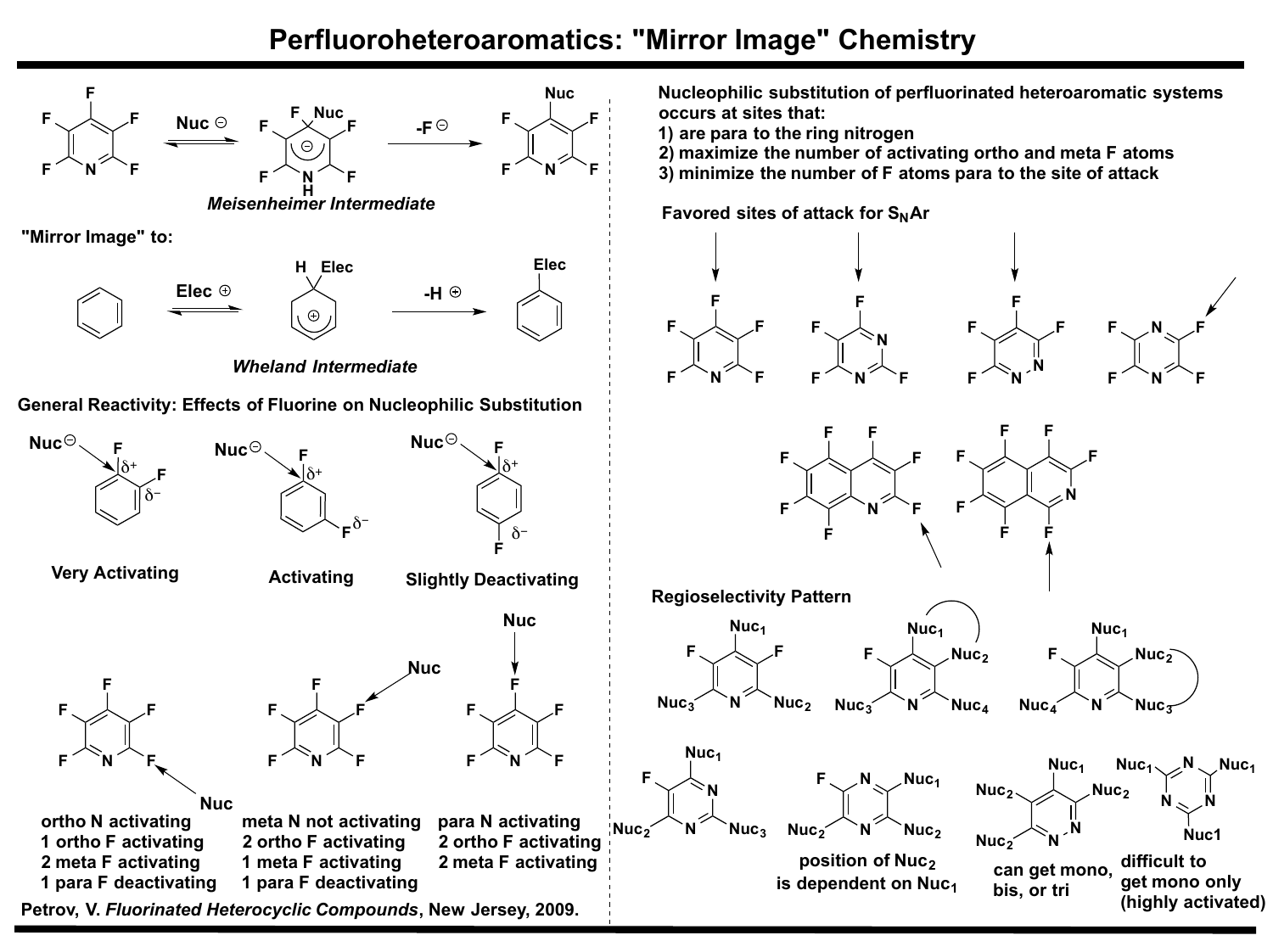**"Mirror Image Logic" Examples**



**Petrov, V.** *Fluorinated Heterocyclic Compounds***, New Jersey, 2009.**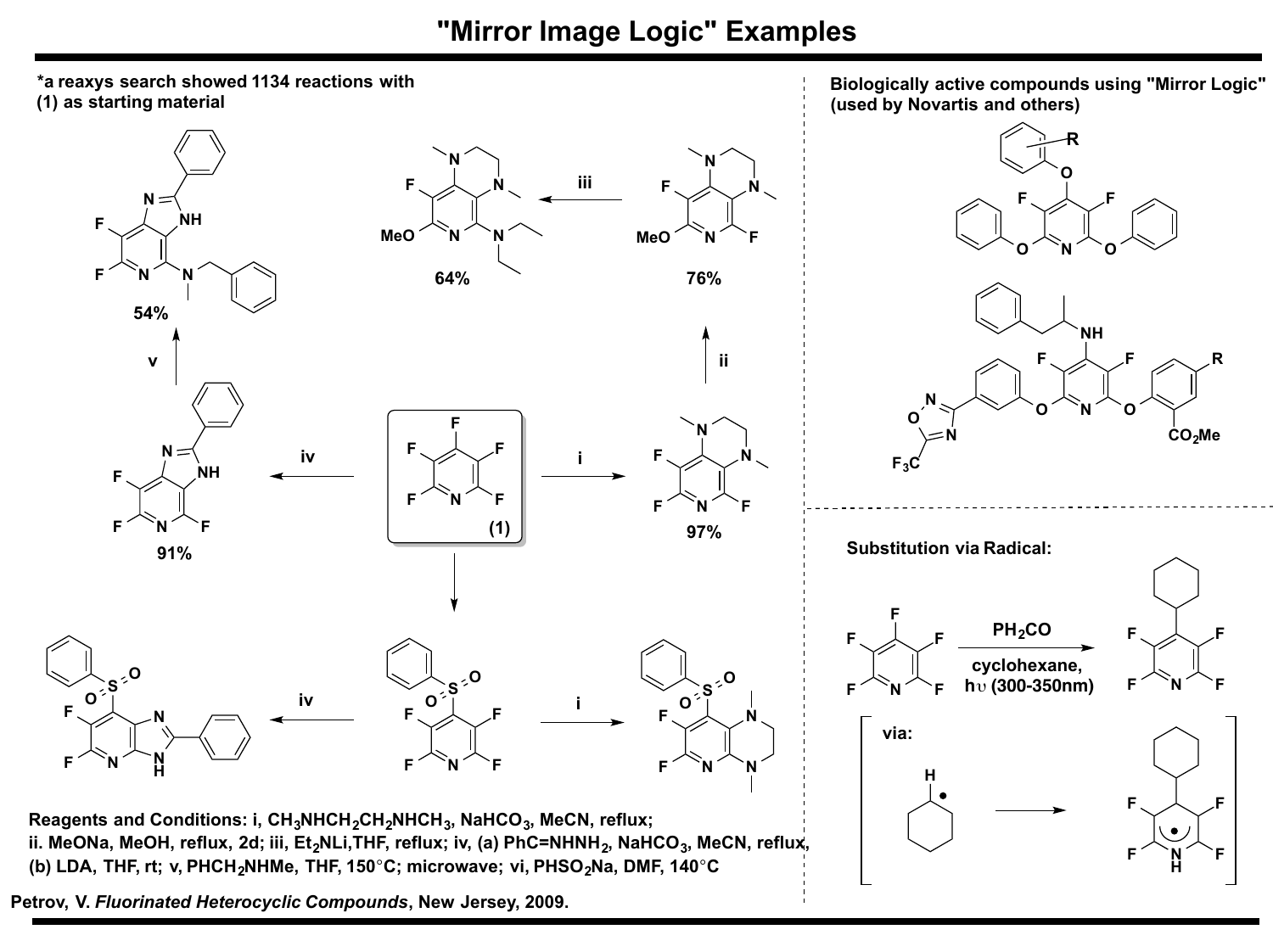**Carbenes from N-Fluoropyridinium Salts: Featuring the "Fluorine Walk"?**



*Tetrahedron Lett. 1987, 28(24), 2705-2708.*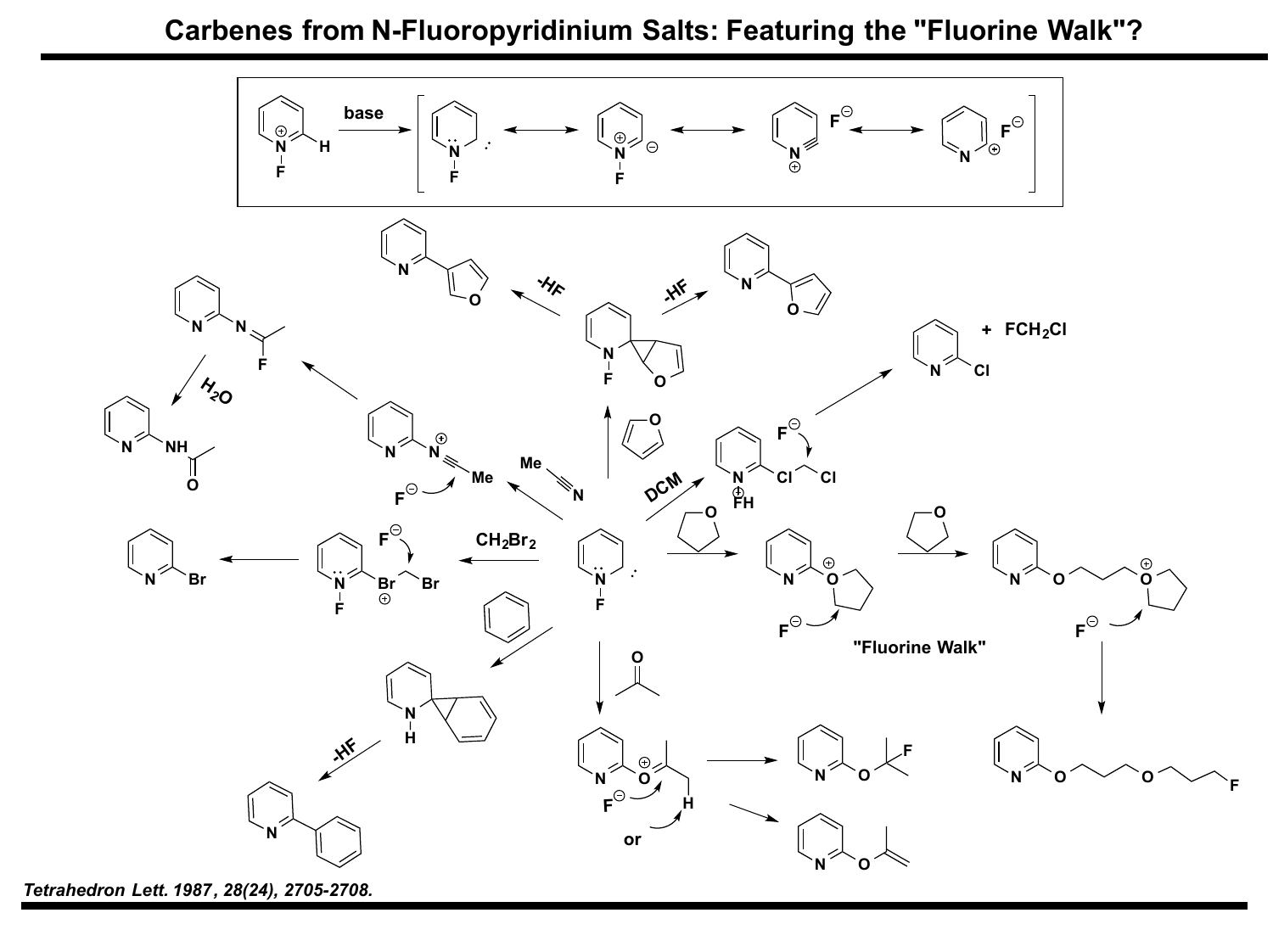## **The Negative Fluorine Effect (NFE)**

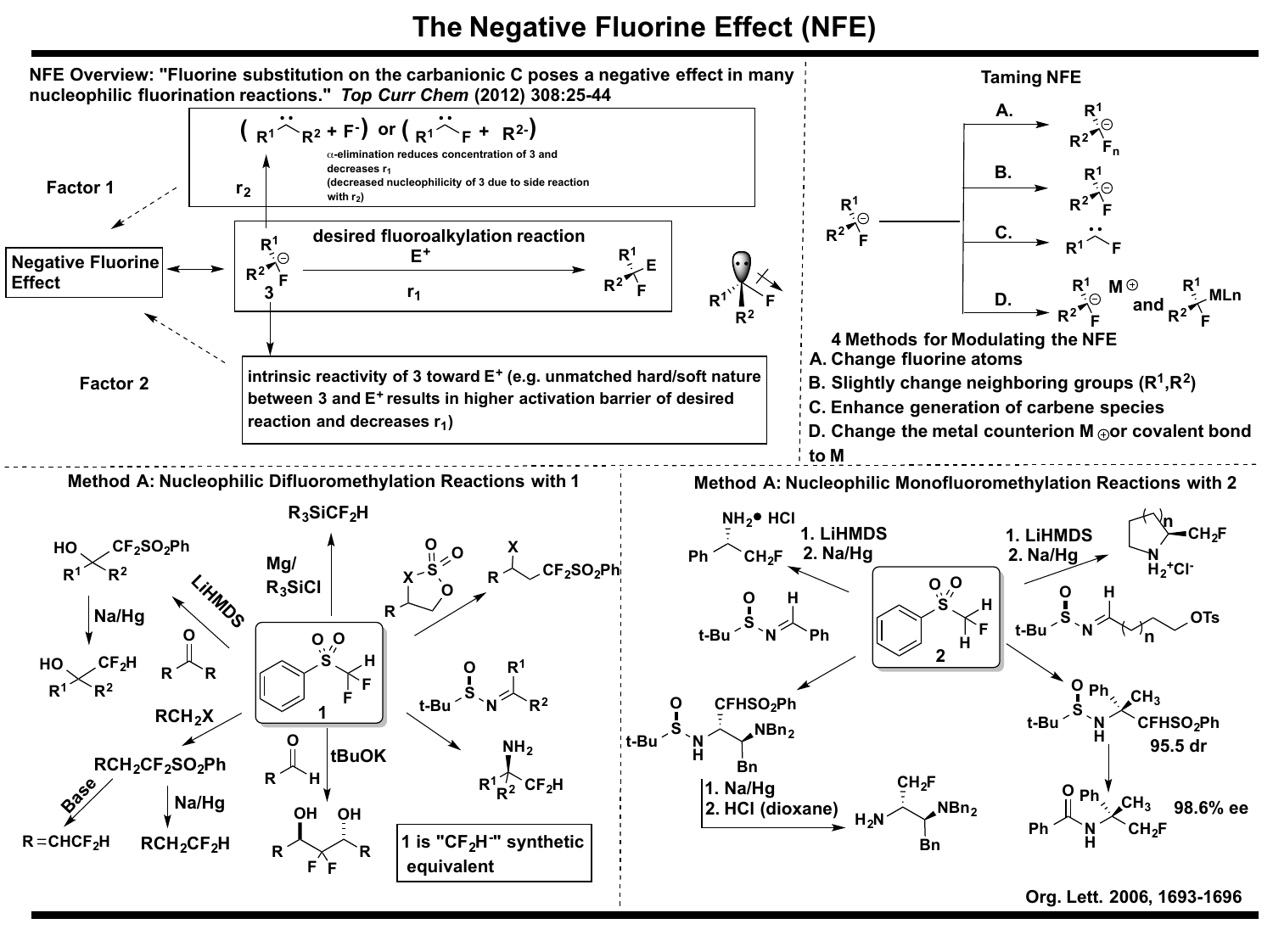## **The Negative Fluorine Effect: Changing Neighboring Groups**



**Org. Lett. 2010, 1444-1447**